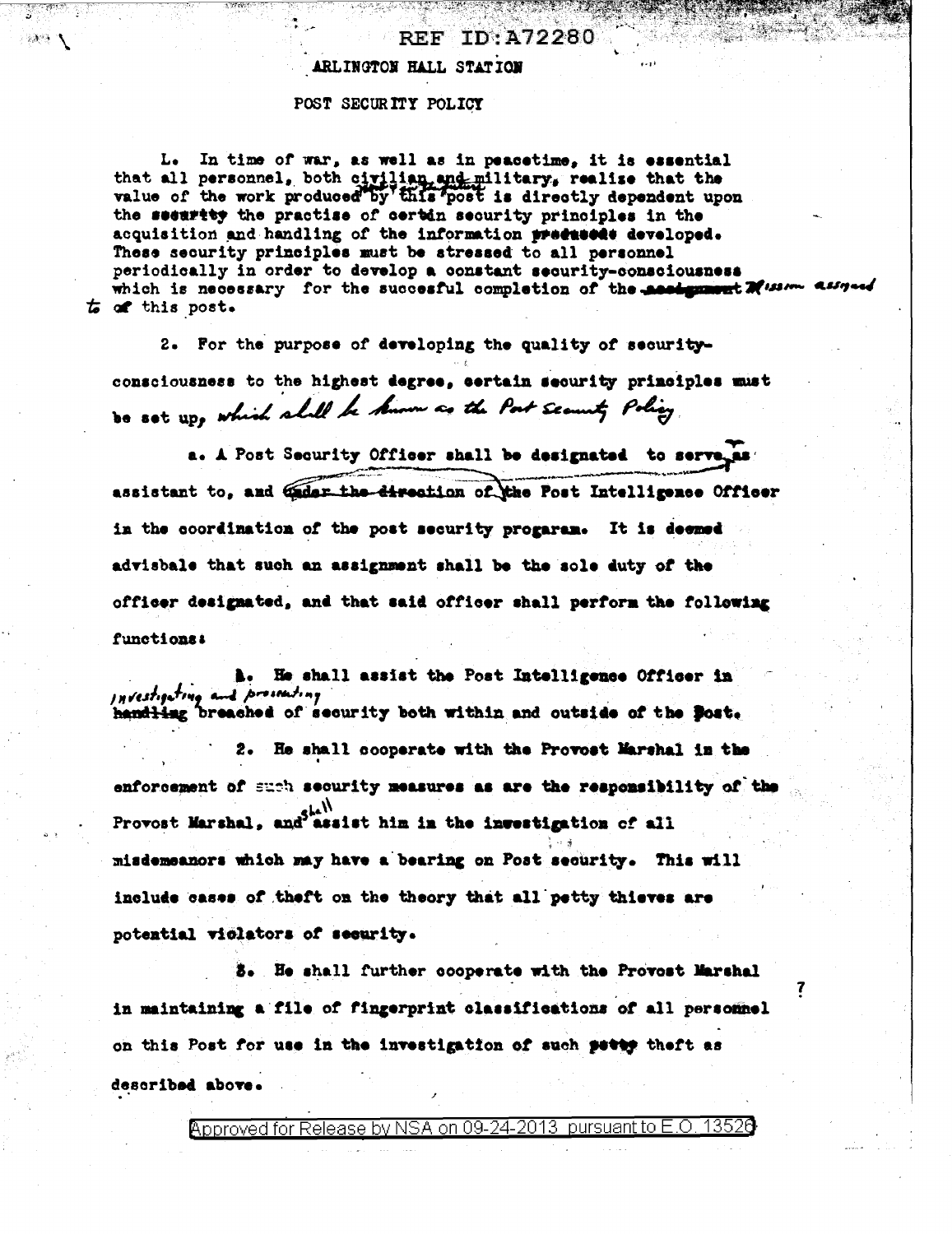$\sim$  4. He shall make a detailed study of all problems

relative to security at the present time, and shall maintain this study on a current basis at all times.

5. He shall administer the Post Security Policy.

6. He shall enforce, \*\*\*\*\*\*\*\*\*\* such Bost security measures as do not fall within the limits of  $\leftarrow$  (2) above.

7. He shall previde assistance phin and administer an active security publicity campaign for the Post in general.

8. He shall provide assistance for the Branch Security Officers in planning specific Branch security programs, and shall coordinate with other Branches the materials and ideas originating in the specific Branch programs.

 $(b - f$ llow  $c)$ 

اعتشد

**A.** Post Security Regulations shall be drawn up, and revised periodically. These regulations shall includeinformation relative to:

1. Identification badges

**Types** 

Wearing of badges

Significance of badges

Security of badges - lost badges, forgotten badges

2. Entrance to grounds

Entrance to buildings 3.

 $4.$ Relationship of Post personnel to Guards on duty

Б. Classified material

6. Cameras

7. Restricted areas

8. **Telephones** 

Car stickers 9.

10. Questions and answers<br>Il. Penellie Fried de distributed to ALL personnel at AHS<br>Such Regulations shall be distributed to ALL personnel at AHS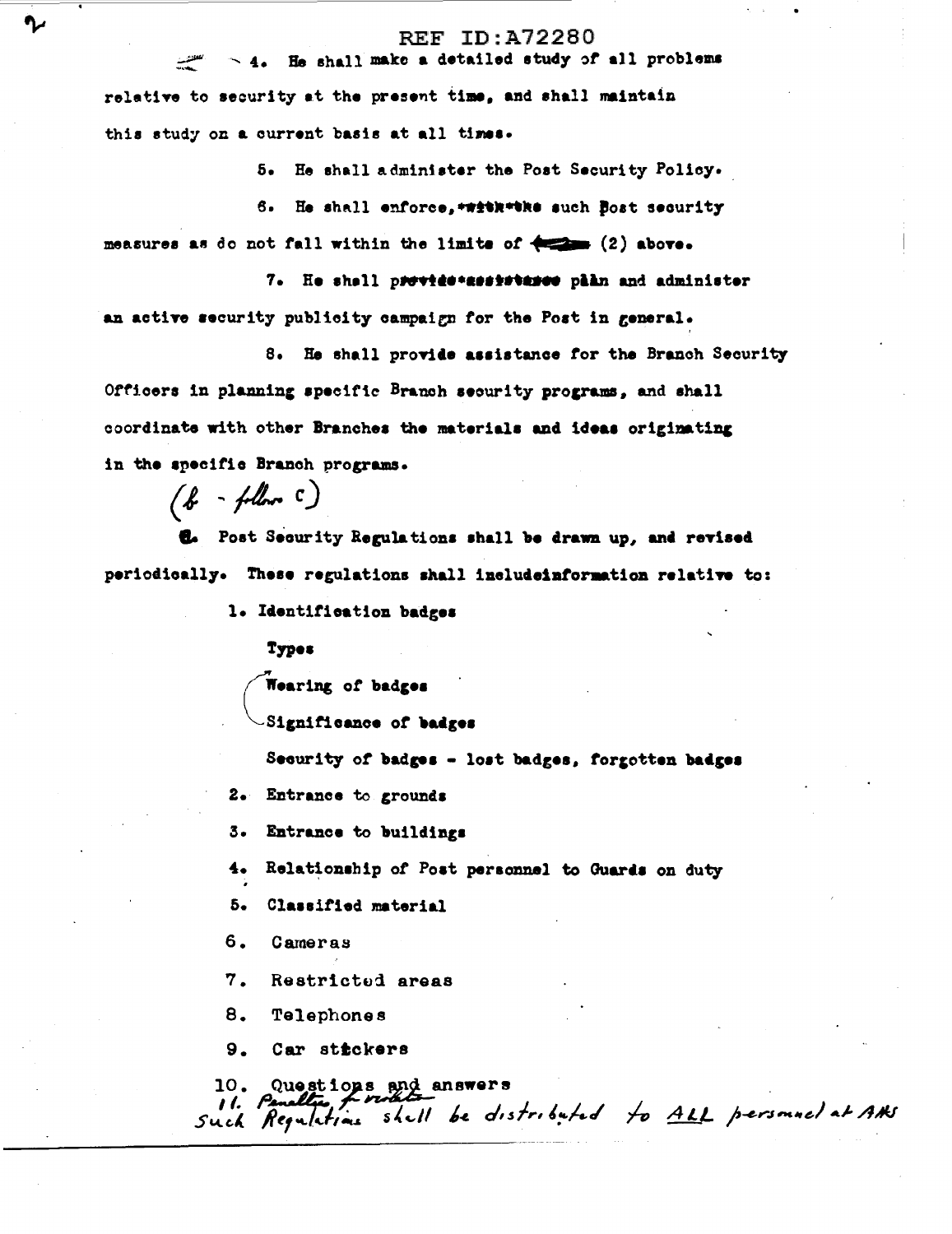Security education in the Training program shall d. be divided into two parts;

1. Security education during the period spent ment and by Apersonnel in the fraining School proper. This shall

include

3

A study of AR 380-5

The showing of the security films Next Of Kin" "Safeguarding Military Information" and others that may become available.

A series of two or more hour lectures to the entire class with a question and answer period following the last lecture.

2. Security education during the time spent

in "on The Job" training. This shall include

An interview, individually, with the Branch Security Officer.

One or more lectures on specific Branch security problems.

Periodic refresher lectures to all Branch 3.

personnel stressing both general and Branch security.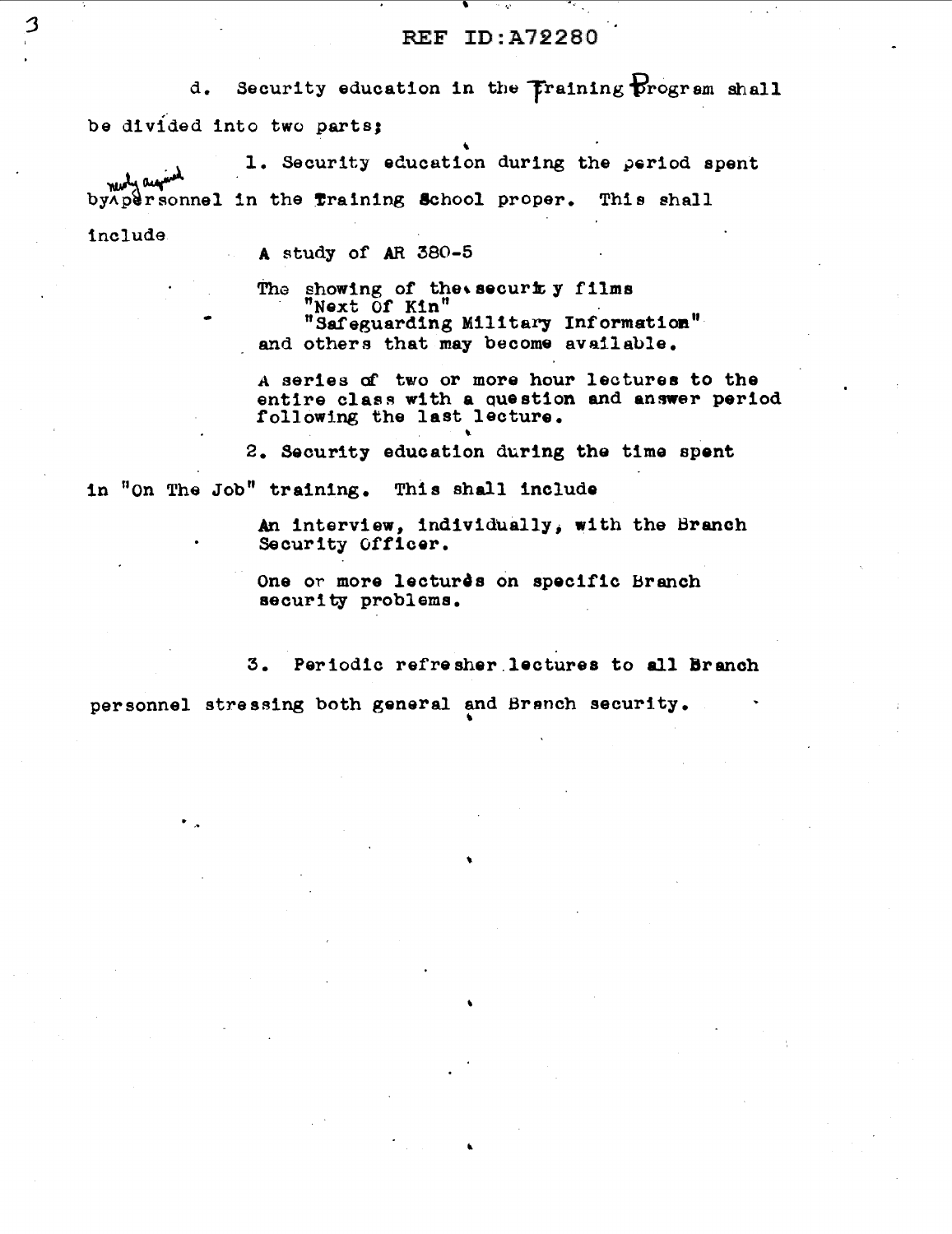A Branch Security Officer shall be designated  $\mathbf b$ . within each Branch. He shall be delegated with the following duties: 1. He shall assist the Post Security Officer in carrying out the administration and enforcement of the Post Security Policy within the respective Branches.

2. He shall plan, with the d d of the Post Security Officer. specific Branch security programs, and shall effectively . administer these programs within his Branch.

3. He shall report all violations of security within his Branch to the Post Security Officer immediately. and shall assist the Post Security Officer in the investigation and prosecution of the violation.

e &. Each civilian employee of Arlington Hall Station shall read and initial a copy of the Oath Of Secrecy at least once every six months, at a specified date, and shall again read and  $\triangle$  sign this oath upon termination of employment at this Station.

Operations Buildings A and B shall be RESTRICTED f6. in entirety, and no units shall be set up in these buildings whose personnel are not, cleared aponeins after Military Intelligence investigation.

28. A Security public ty campaign shall be inauguarted mediately and shall continue indefinitely stressing the points of general security required at Arlington Fall Station. Branch security programs shall supplement this general program. Such a campaign shall include:

1. Posters - stress to be on humor,

2. Signs at strategic spots, such as entrance gates.

้นุ่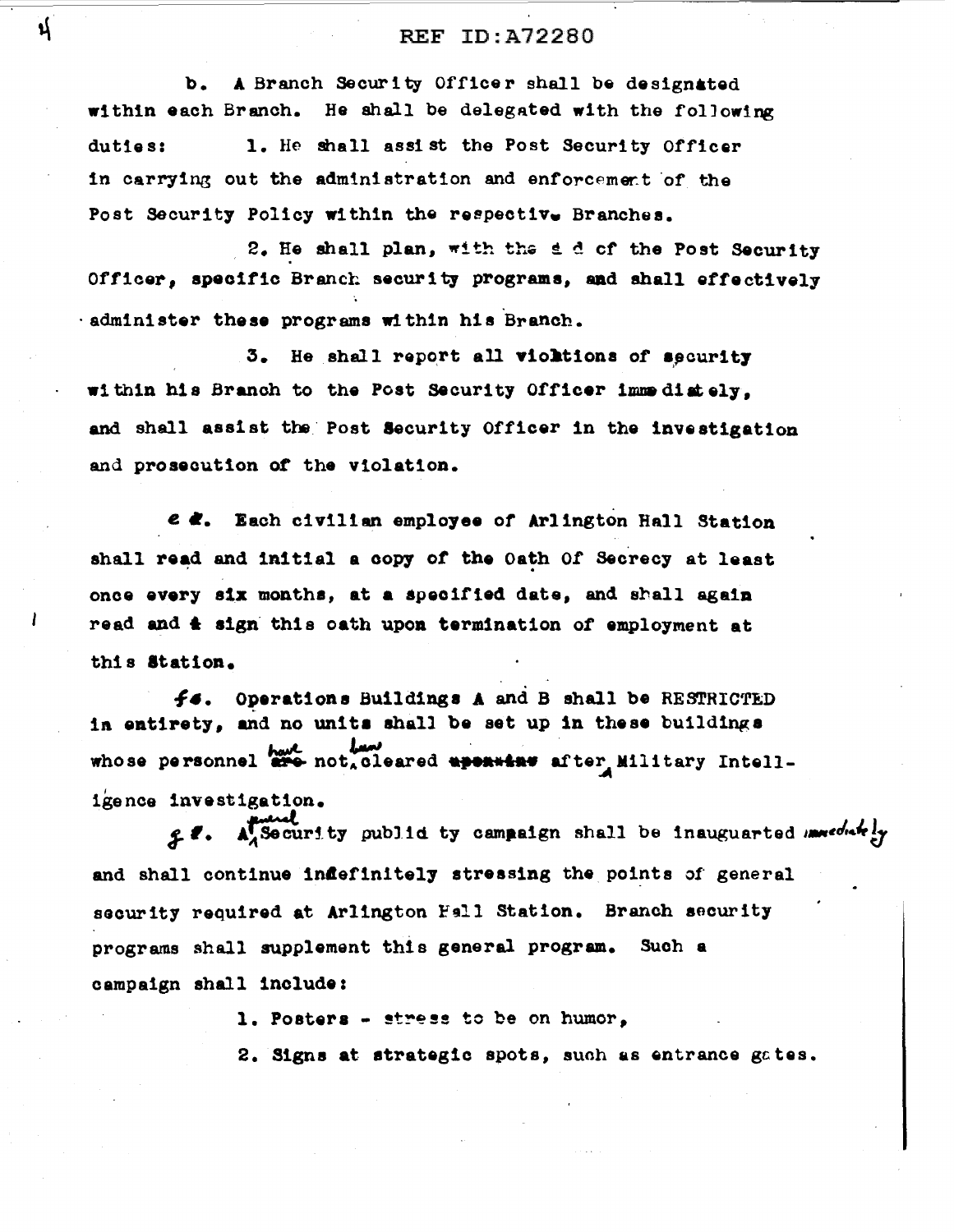3. Periodic guard checks at the entrance to

buses, and in Buckingham checking the wearing of badges outside of the Post.

4. Security talks by qualified speakers within the Branches or at larger gatherings.

 $\mathbf{Z}$ 

h. The security of telephone conversations shall become the responsibility of the Officer or Key Civilian in whose name the telephone is listed. Posters shall be placed in all Pay Stations stressing security points.

1. Classified material shall be handled in the manner prescribed by AR and as far as possible. Where locked files are not available for all classified material, that material having the highest classification shall be considered first, and that of lowest classification last.

j. An allotment of funds and personnel shall be made. available by the Commanding Officer for the efficient execution of the above stated Post Security Policy.

5. Inductional security reminders such as And pay demelier inserts, paper nephine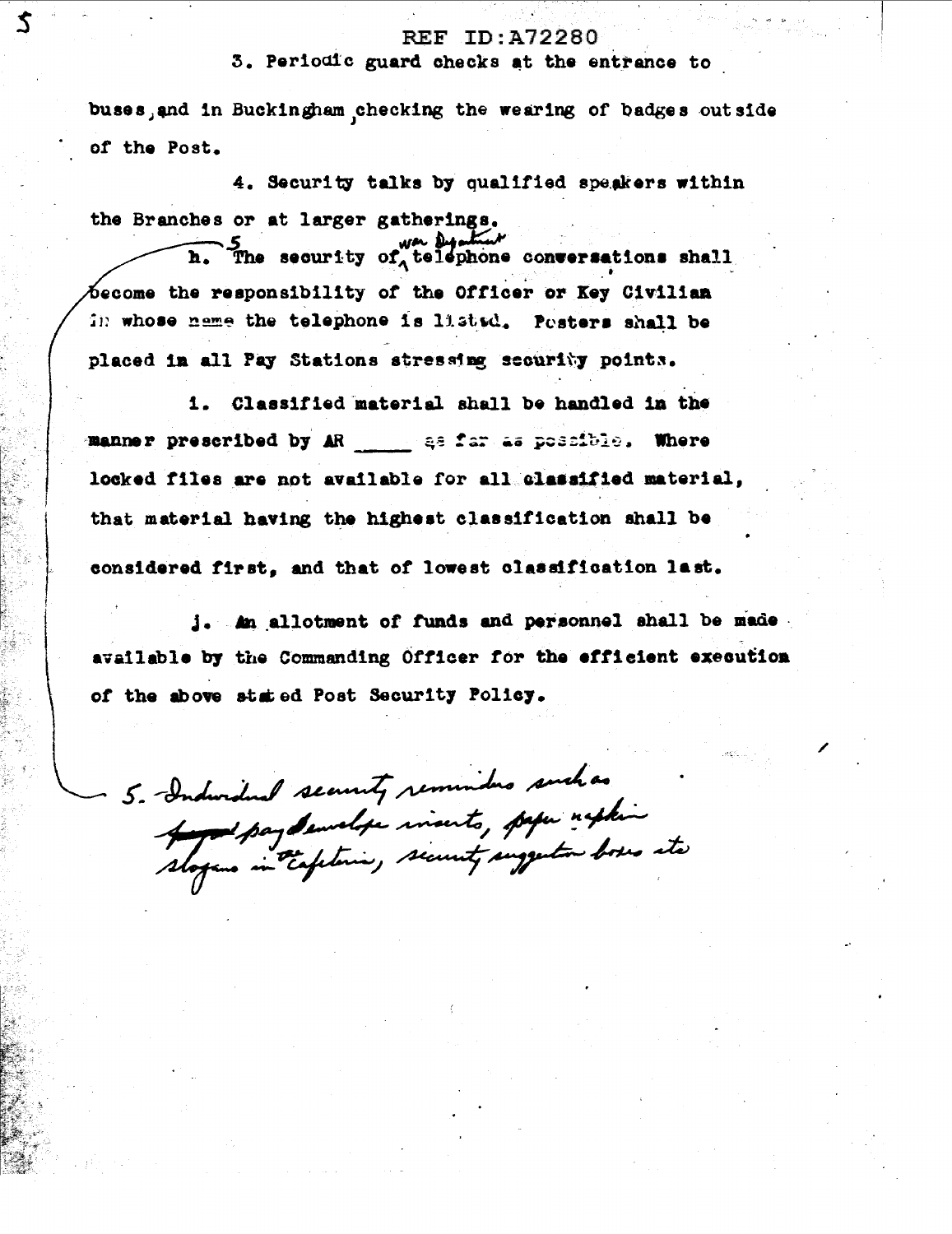#### ARLINGTON HALL STATION

#### FOST SECURITY FOLICY

1. In time of war, as well as in peacetime, it is essential that all personnel, both civilian and military, realise that the value of the work produced now and in the future by this post is directly dependent upon the practice of certain security principles in the acquisition and landling of the information developed. These security principles must be stressed to all personnel periodically in order to develop a constant security-consoiousness which is necessary for the successful completion of the mission assigned to this post.

2. For the purpose of developing and maintaining the quality of security-consciousness to the highest degree, certain security principles must be set up, which shall be known as the Post Security Policy.

a. A Post Security Officer shall be designated to serve under the direction of, and as assistant to the Post Intelligence Officer in the eoordination of the pest security program. It is deemed advisable that such an assignment shall be the sole duty of the officer designated, and that said officer shall perform the following functions:

- (1) He shall assist the Post Intelligence Officer in investigating and prosecuting breaches of security. both within and outside of the post.
- (2) He shall cooperate with the Prevost Marshal in the enforcement of such physical security measures as are the responsibility of the Provost Narshal. He shall assist the Provost Marshal in investigations.
- (3) He shall make a detailed study of all problems relative to security at the present time, and shall maintain this study on a current basis at all times.
- (4) He shall administer this Post Security Policy.
- (5) He shall enforce such Post security measures as do not fall within the limits of  $(2)$  above.
- (6) He shall plan and administer an active security publicity eampaign for the Post in general.
- (7) He shall provide assistance for the Branch Security Officers in planning specific Branch security programs, and shall coordinate with other Branches the materials and ideas originating in the specific Branch programs.

b. A Branch Security Officer shall be designated within each Branch. He shall be delegated with the following: duties: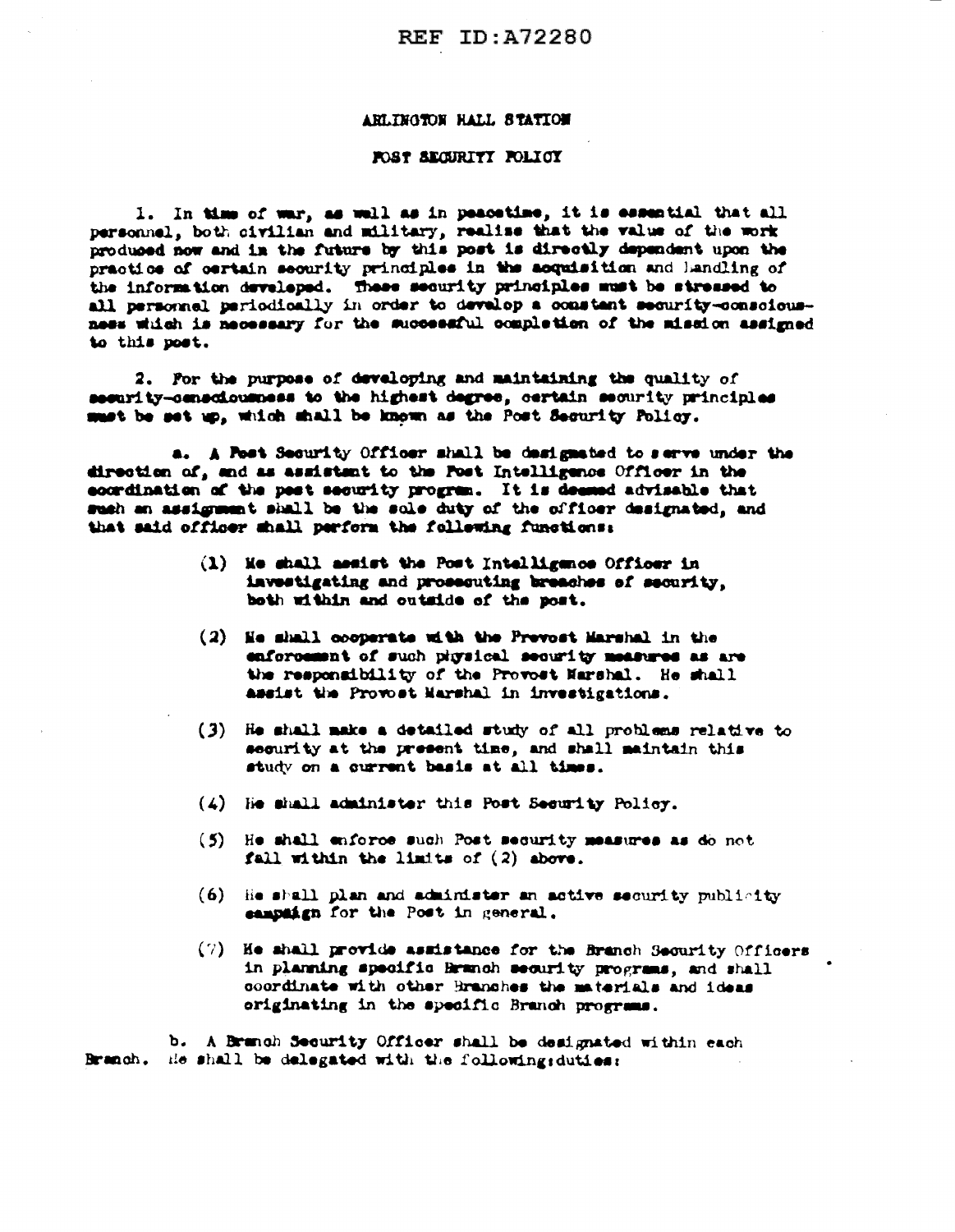$\frac{1}{2}$ 

- (1) Me shall assist the Post Security Officer in carrying out the administration and enforcement of the Post Security Paling and regulations within the respective Brenches.
- (2) He shall plan, under the direction of the Post Security Officer, specific Branch security programs, and shall affectively administer these programs within his Branch.
- (3) He shall report all violations of security within his Branch to the Post Security Officer immediately, and ghall assist the Post Security Officer in the investigation and prosecution of the violation.

c. Post Security Regulations shall be dress up, and revised pariodically. Such regulations shall be distributed to all personal at Arlington Hall Station. These regulations shall include information relative to:

- (1) Identification badges **Types** Mgnificance of badges Wearing of badges Security of badges - lost badges, forgotten badges
- (2) Entrance to grounds
- (3) Entrance to buildings
- (4) Relationship of Post personnel to Guards on duty
- (5) Classified material
- $(6)$  Cemerns
- (7) Restricted areas
- $(8)$  Telephones
- $(9)$  Car stickers
- (10) Questions and answers
- (11) Penalties for violation

d. Security education in the fraining Program shall be divided into two parts:

(1) Security education during the period spent by newly acquired personnel in the fraining School proper. This shall include:

a. A study of AR 380-5.